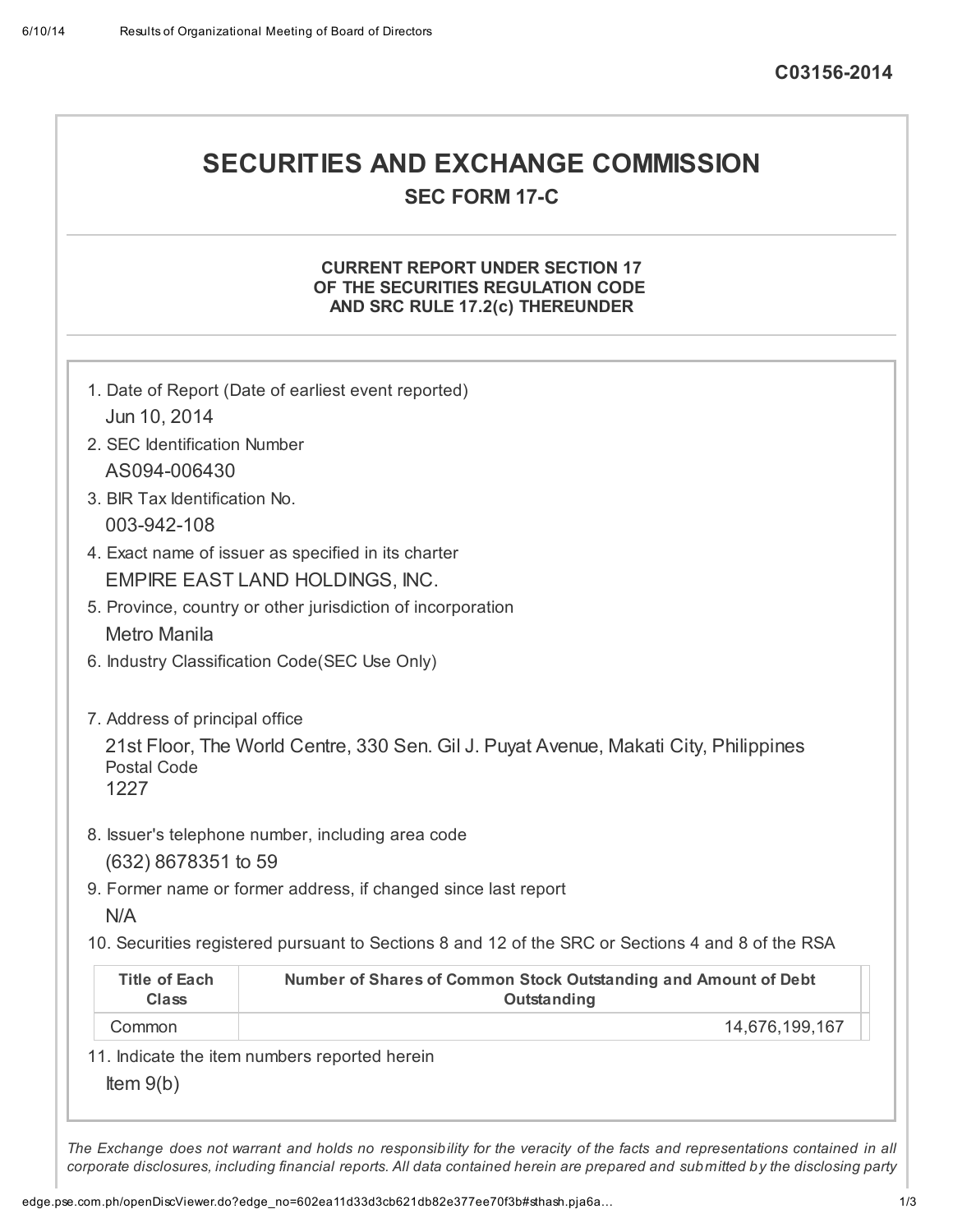#### 6/10/14 Resultsof Organizational Meeting of Board of Directors

to the Exchange, and are disseminated solely for purposes of information. Any questions on the data contained herein should be addressed directly to the Corporate Information Officer of the disclosing party.



## Empire East Land Holdings, Inc. ELI

## PSE Disclosure Form 4-25 - Results of Organizational Meeting References: SRC Rule 17 (SEC Form 17-C) and Section 4.4 of the Revised Disclosure Rules

Subject of the Disclosure

Results of the Organizational Meeting.

Background/Description of the Disclosure

Results of the Organizational Meeting.

## List of elected officers for the ensuing year with their corresponding shareholdings in the Issuer

| Name of Person                  | <b>Position/Designation</b>                                                        |                | Shareholdings in the<br><b>Listed Company</b> | Nature of<br>Indirect    |
|---------------------------------|------------------------------------------------------------------------------------|----------------|-----------------------------------------------|--------------------------|
|                                 |                                                                                    | <b>Direct</b>  | Indirect                                      | Ownership                |
| Anthony<br>Charlemagne C.<br>Yu | President                                                                          | 1              | $0$ -                                         |                          |
| Ricky S. Libago                 | Senior Vice President for Property<br>Development                                  | $\overline{0}$ | $0 -$                                         |                          |
| Evelyn G.<br>Cacho              | Vice President for Finance/Corporate<br>Information Officer and Compliance Officer | 35,240         | 0 <sup>1</sup>                                | ÷,                       |
| Antonio E.<br>Llantada, Jr.     | Vice President for Audit and Management<br><b>Services</b>                         | 92,532         | $\overline{0}$                                | $\overline{\phantom{a}}$ |
| Ricardo B.<br>Gregorio          | Vice President for Human Resources General<br>and Administration Services          | $\overline{0}$ | $0 -$                                         |                          |
| Jhoanna<br>Lyndelou T.<br>Llaga | Vice President for Marketing                                                       | $\mathbf 0$    | $\overline{0}$                                | $\overline{\phantom{a}}$ |
| Giovanni C. Ng                  | <b>Treasurer</b>                                                                   | $\overline{0}$ | $0 -$                                         |                          |
| Dennis E.<br>Edaño              | <b>Corporate Secretary</b>                                                         | $\mathbf 0$    | $\overline{0}$                                | ÷,                       |
| Celeste Z.<br>Sioson            | <b>Assistant Corporate Secretary</b>                                               | $\mathbf 0$    | 0 <sup>1</sup>                                |                          |

#### List of Committees and Membership

edge.pse.com.ph/openDiscViewer.do?edge\_no=602ea11d33d3cb621db82e377ee70f3b#sthash.pja6a… 2/3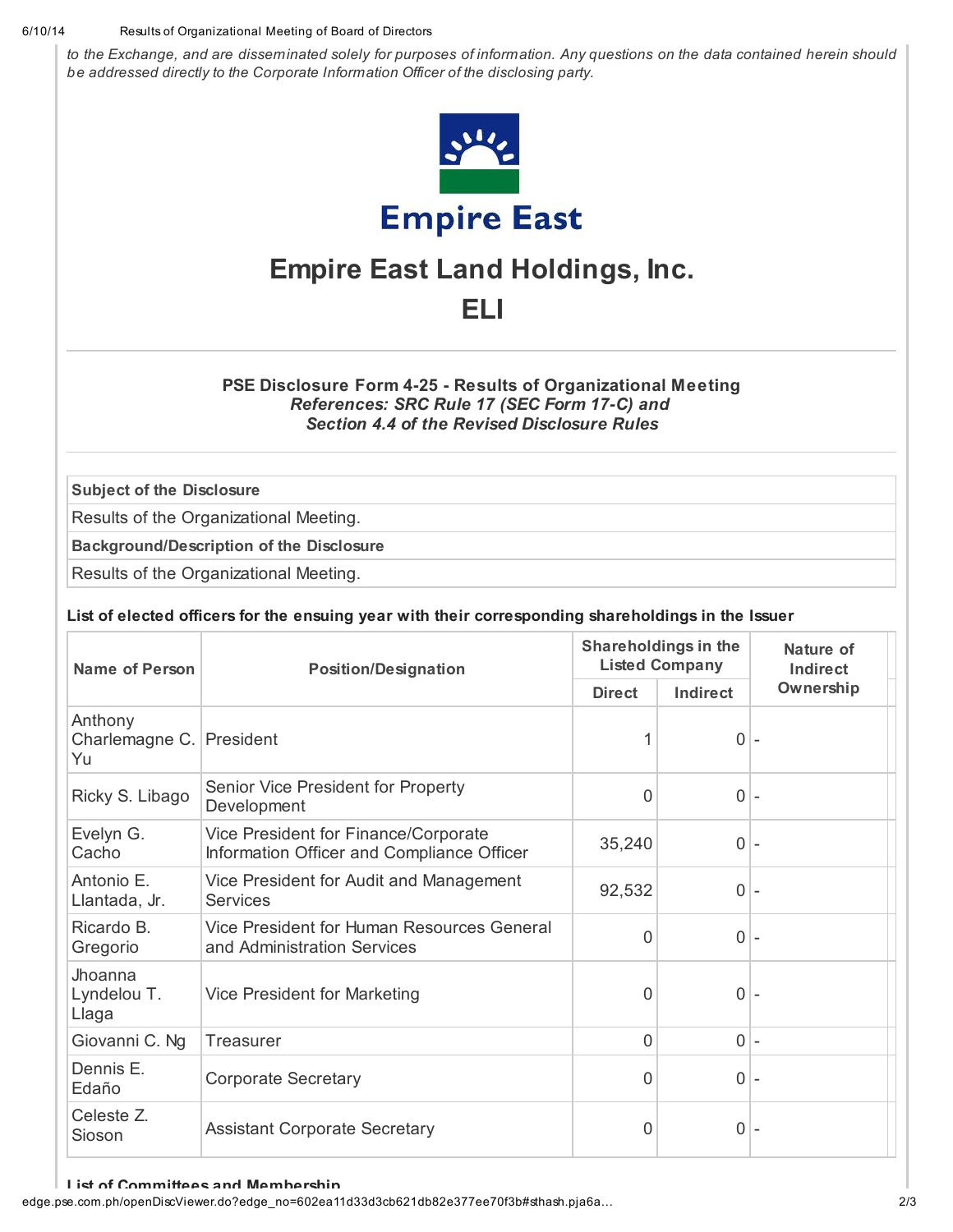6/10/14 Resultsof Organizational Meeting of Board of Directors List of Committees and Membership

| <b>Name of Committees</b>                         | <b>Members</b>               | <b>Position/Designation in</b><br><b>Committee</b> |
|---------------------------------------------------|------------------------------|----------------------------------------------------|
| <b>Executive Committee</b>                        | Andrew L. Tan                | Chairman                                           |
| Executive Committee                               | Anthony Charlemagne C.<br>Yu | Member                                             |
| <b>Executive Committee</b>                        | Evelyn G. Cacho              | Member                                             |
| <b>Nomination Committee</b>                       | Enrique Santos L. Sy         | Chairman                                           |
| <b>Nomination Committee</b>                       | Gerardo C. Garcia            | Member                                             |
| <b>Nomination Committee</b>                       | Alejo L. Villanueva, Jr.     | <b>Member</b>                                      |
| <b>Compensation and Remuneration</b><br>Committee | Andrew L. Tan                | Chairman                                           |
| <b>Compensation and Remuneration</b><br>Committee | Gerardo C. Garcia            | Member                                             |
| <b>Compensation and Remuneration</b><br>Committee | Alejo L. Villanueva, Jr.     | Member                                             |
| <b>Audit Committee</b>                            | Gerardo C. Garcia            | Chairman                                           |
| <b>Audit Committee</b>                            | Alejo L. Villanueva, Jr.     | Member                                             |
| <b>Audit Committee</b>                            | Evelyn G. Cacho              | <b>Member</b>                                      |

List of other material resolutions, transactions and corporate actions approved by the Board of Directors None

Other Relevant Information

None

## Filed on behalf by:

| <b>Name</b> | Rhodora Edangalino     |
|-------------|------------------------|
| Designation | <b>Authorized User</b> |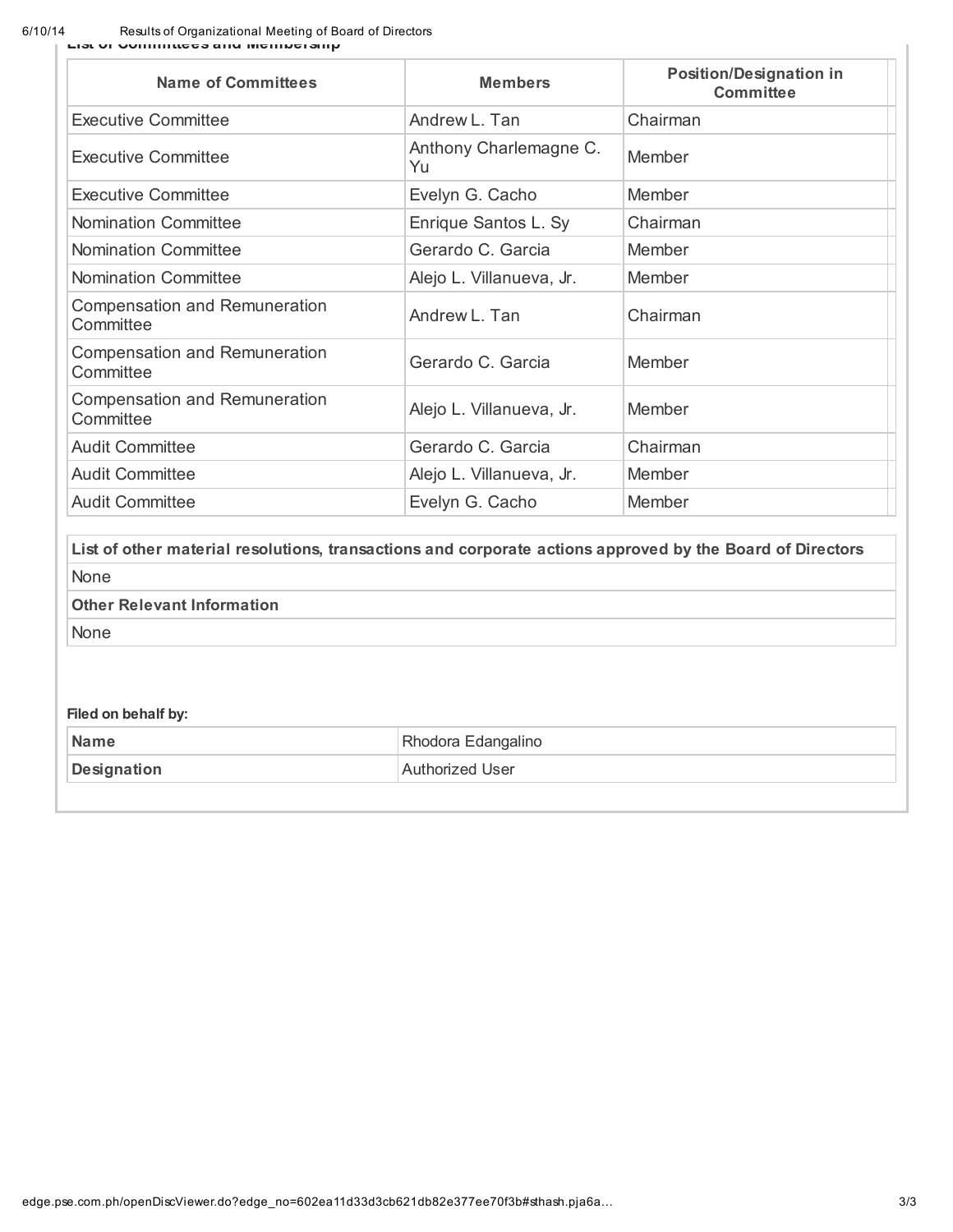#### **SECURITIES AND EXCHANGE COMMISSION**

**SEC FORM 17 -C** 

**CURRENT REPORT UNDER SECTION 17 OF THE SECURITIES REGULATION CODE AND SRC RULE 17.2(c) THEREUNDER** 

1. **June 10. 2014 Date 10, 2014**<br>Date of Report 'n Britains van die Britainse van die Britainse van die Britainse van die Britainse van die Bri<br>Date of Report 'n Britainse van die Britainse van die Britainse van die Britainse van die Brita



- 2. SEC Identification No: AS094-006430 3. BIR Tax Identification No : 003-942-108
- **4. EMPIRE EAST LAND HOLDINGS, INC.**  Exact name of issuer as specified in its charter
- 5. **Metro Manila**  Province, Country or other jurisdiction of incorporation or organization
- 6. (SEC Use Only) Industry Classification Code
- 7. **21st Floor, The World Centre 330 Sen. Gil J. Puyat Avenue Makati City, Philippines 1227**  Address of principal office
- 8. **(632) 867-8351 to 59**  Issuer's telephone number, including area code
- 9. Securities registered pursuant to Sections 8 and 12 of the SRC or Sections 4 and 8 of the RSA

Title of Class

Number of Shares of Common Stock Outstanding

**Common** 

**14,676,199,167** 

#### 10. **Item 9 (b)**

The Board of Directors of the Company, in its organizational meeting held today, elected Andrew L. Tan and Gerardo C. Garcia as Chairman and Vice Chairman of the Board, respectively.

The Board constituted the following board committees: 1. Executive Committee composed of Andrew L. Tan, as Chairman, and Anthony Charlemagne C. Yu and Evelyn G. Cacho, as members; 2. Nomination Committee composed of Enrique Santos L. Sy, as Chairman, and Gerardo C. Garcia and Alejo L. Villanueva, Jr. as members; 3. Compensation and Remuneration Committee composed of Andrew L. Tan, as Chairman, and Gerardo C. Garcia and Alejo L. Villanueva, Jr., as members; 4. Audit Committee composed of Gerardo C. Garcia, as Chairman, and Alejo L. Villanueva, Jr. and Evelyn G. Cacho, as members.

The Board also elected the following executive officers:

| Anthony Charlemagne C. Yu | ٠   | President                                                                  |
|---------------------------|-----|----------------------------------------------------------------------------|
| Ricky S. Libago           | -   | Senior Vice President for Property Development                             |
| Evelyn G. Cacho           | ۰   | Vice President for Finance/Corporate<br>Information Officer and Compliance |
| Antonio E. Llantada, Jr.  | $-$ | <b>Officer</b><br><b>Vice President for Audit</b>                          |
|                           |     | and Management Services                                                    |